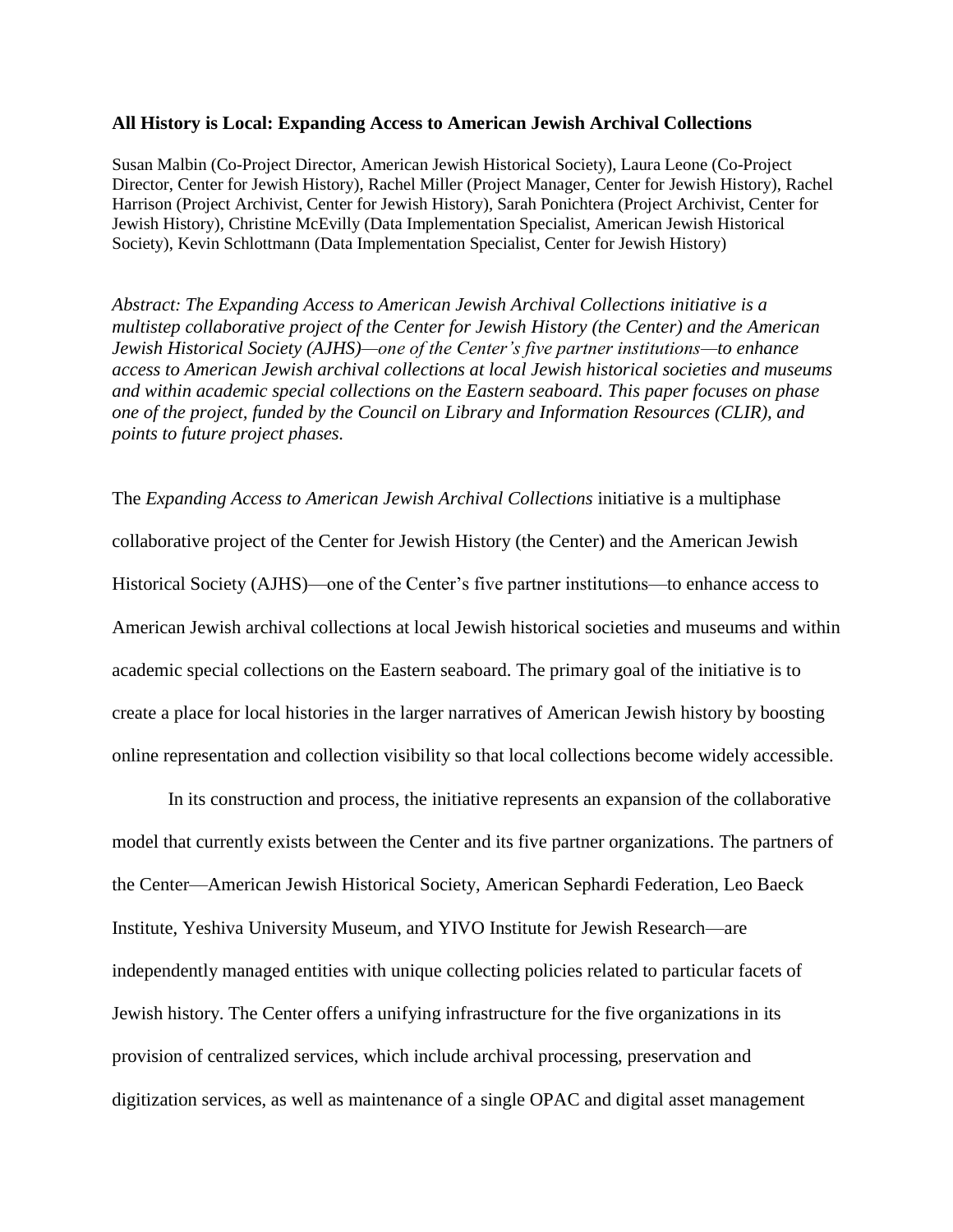system. The Center's collaborative environment supports activities central to the partners' respective missions. It presents a promising model for resource-sharing among local Jewish cultural heritage institutions as well.

Phase one of *Expanding Access to American Jewish Archival Collections* entailed completing a series of repository site visits and focused on relationship building, information gathering, and the migration of a test batch of collection-level records into AJHS's *Portal to American Jewish History*. The Center for Jewish History and the American Jewish Historical Society are grateful for the generous support of the Council on Library and Information Resources (CLIR) for the project's first phase. The first step was to complete a preliminary survey of local Jewish historical societies and a geographic layout of local regional Northeast and Mid-Atlantic historical societies as a sampling of small, "hidden" repositories of archival material relevant to the American Jewish experience. AJHS provided a previously compiled list of Jewish historical societies in America [\(http://ajhs.org/historical-societies\)](http://ajhs.org/historical-societies). The team worked from this list to select 12 institutions as potential project participants: Jewish Historical Society of Greater Bridgeport (CT); Jewish Historical Society of Greater Hartford (CT); Jewish Historical Society of Fairfield County (CT); Jewish Historical Society of Greater New Haven (CT); Jewish Historical Society of Delaware (DE); Jewish Heritage Center of the North Shore (MA); Jewish Historical Society of Western Massachusetts (MA); Jewish Historical Society of North Jersey (NJ); Jewish Historical Society of MetroWest New Jersey (NJ); Jewish Historical Society of Central Jersey (NJ); Trenton Jewish Historical Society (NJ); and Rhode Island Jewish Historical Association (RI).

The Project Directors and Manager then made "cold calls" to each of the institutions on the list and explained the proposed project. The call included basic introductions, information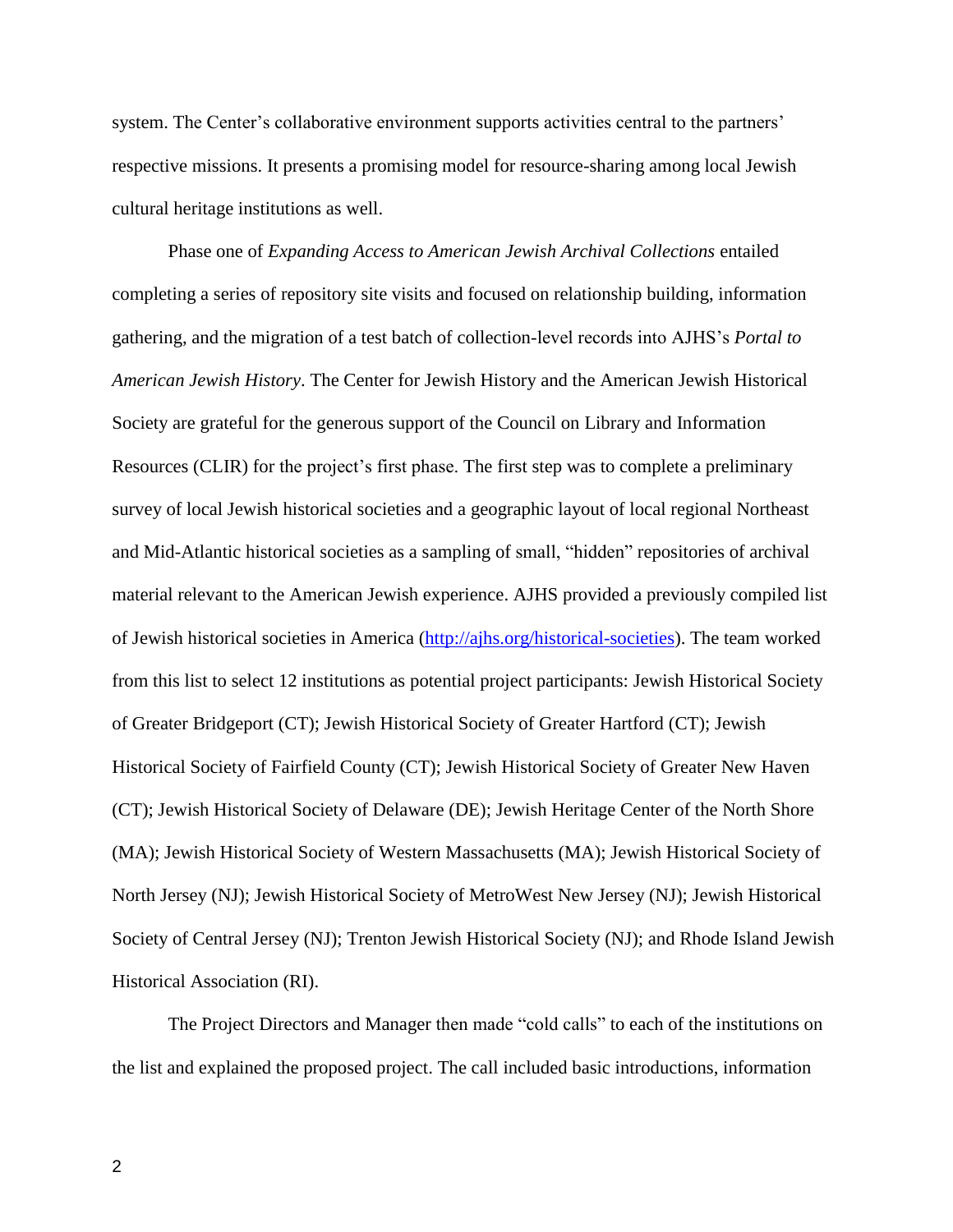about CLIR support, an outline of the project's goals and the particular objectives of phase one, and a description of the role of a project participant. After the call, a project summary and a Memo of Understanding were emailed to the prospective participant. In some cases, communication was immediately handed off to the institution's archivist or librarian—in one case, all roles were fulfilled by the same person—and more particular discussions were arranged with the proposed visiting archivists. Some institutions agreed to participate immediately while others requested more information or time to discuss the project with stakeholders at their institutions.

As the project team continued to communicate with prospective participants, they learned the value of refining the project pitch. Though prospective participants were receptive and willing to learn more, conveying a considerable amount of information about the project up front could be overwhelming and in some cases, off-putting. It was important to put forth the project team's goals and then listen to the prospective participants' responses, needs, envisioned roles and other concerns. Subsequent communication played a crucial role in cementing the relationships and developing concrete plans, such as site visit dates and data transfer procedures. In addition, a clearer understanding of the AJHS portal's function as a data aggregator was a vital element. It was important to the project team that participants understood that their metadata would be searchable via the portal, but would remain identified with their institution. Preservation of identity proved to be a salient issue among a few participants, and sensitively addressing this concern provided a valuable lesson for the project team.

Several factors impacted prospective participants' decisions about whether to participate, including staff changes, prior commitments to conflicting projects, and internal limitations on resources. In two cases, institutions either did not have 501c3 status, a requisite for participation,

3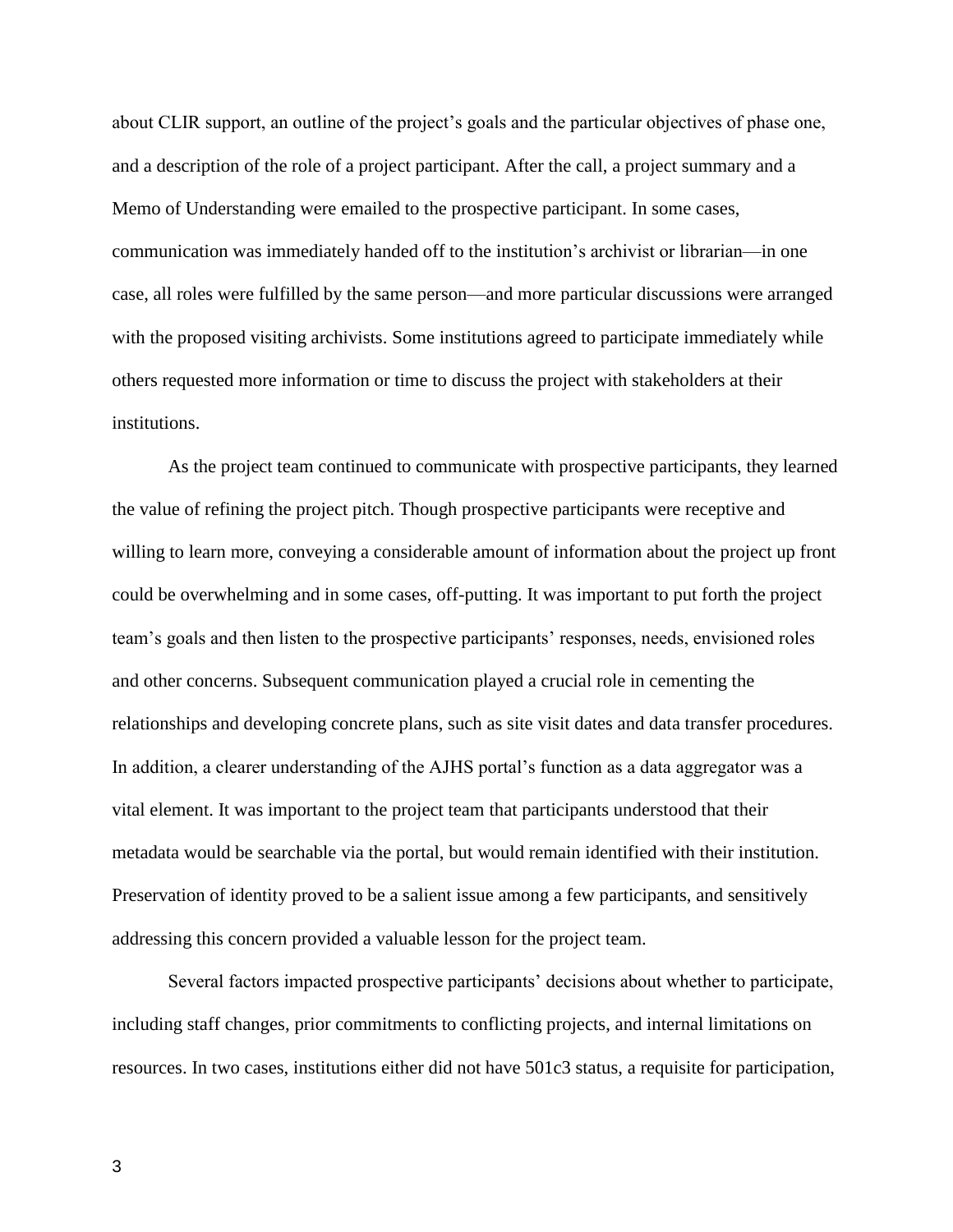or had recently transferred their collections to other repositories. For two institutions, the prospect of contributing data to AJHS's *Portal to American Jewish History* presented problems of identity, control and ownership. In one of those cases, leadership did not understand that an aggregated portal would drive more traffic back to the institution's own site, and in another of those cases, the society did not interpret the project as a collaborative venture and believed their role in the project would be problematically construed as that of a follower rather than a leader. The leadership at these two institutions felt that they had no need of the services the project team could offer through the project.

However, the majority of prospective participants responded positively, and found the project goals resonant and practical. A few went so far as to recommend additional repositories for the Project Directors and Manager to contact based on regional connections and collaborations. The Project Directors and Manager were able to expand the geographic area down the East Coast to include additional regional Jewish historical societies or institutions with relevant collections. They spoke on the phone with a total of 20 repositories. Ultimately, the following 13 organizations agreed to participate:

- 1. [Beth Ahabah Museum and Archives](https://bethahabah.org/bama/) (Richmond, VA)
- 2. [Charlotte Jewish Archives at the Jewish Historical Society of Greater Charlotte](http://www.levine-sklutjudaiclibrary.org/index-content-jewish_historical_society.htm) (Charlotte, NC)
- 3. [Jewish Buffalo Archives Project,](http://library.buffalo.edu/archives/jbap/) University at Buffalo (SUNY) and Bureau of Jewish Education of Greater Buffalo (Buffalo, NY)
- 4. [Jewish Heritage Foundation of North Carolina and Duke University's Rubenstein Library](http://jhfnc.org/) (Durham, NC)
- 5. [Jewish Heritage Museum of Monmouth County](http://jhmomc.org/site/) (Freehold, NJ)
- 6. [Jewish Historical Society of Central Jersey](http://www.jewishgen.org/jhscj/) (New Brunswick, NJ)
- 7. [Jewish Historical Society of Delaware](http://jhsdelaware.org/) (Wilmington, DE)
- 8. [Jewish Historical Society of Fairfield County](http://jhsfc-ct.org/) (Stamford, CT)
- 9. [Jewish Historical Society of Greater Hartford](http://jhsgh.org/) (West Hartford, CT)
- 10. [Jewish Historical Society of Greater New Haven](http://www.jhsgnh.org/) (New Haven, CT)
- 11. [Jewish Historical Society of Western Massachusetts](http://www.jhswm.org/) (South Deerfield, MA)
- 12. [Rhode Island Jewish Historical Association](http://www.rijha.org/) (Providence, RI)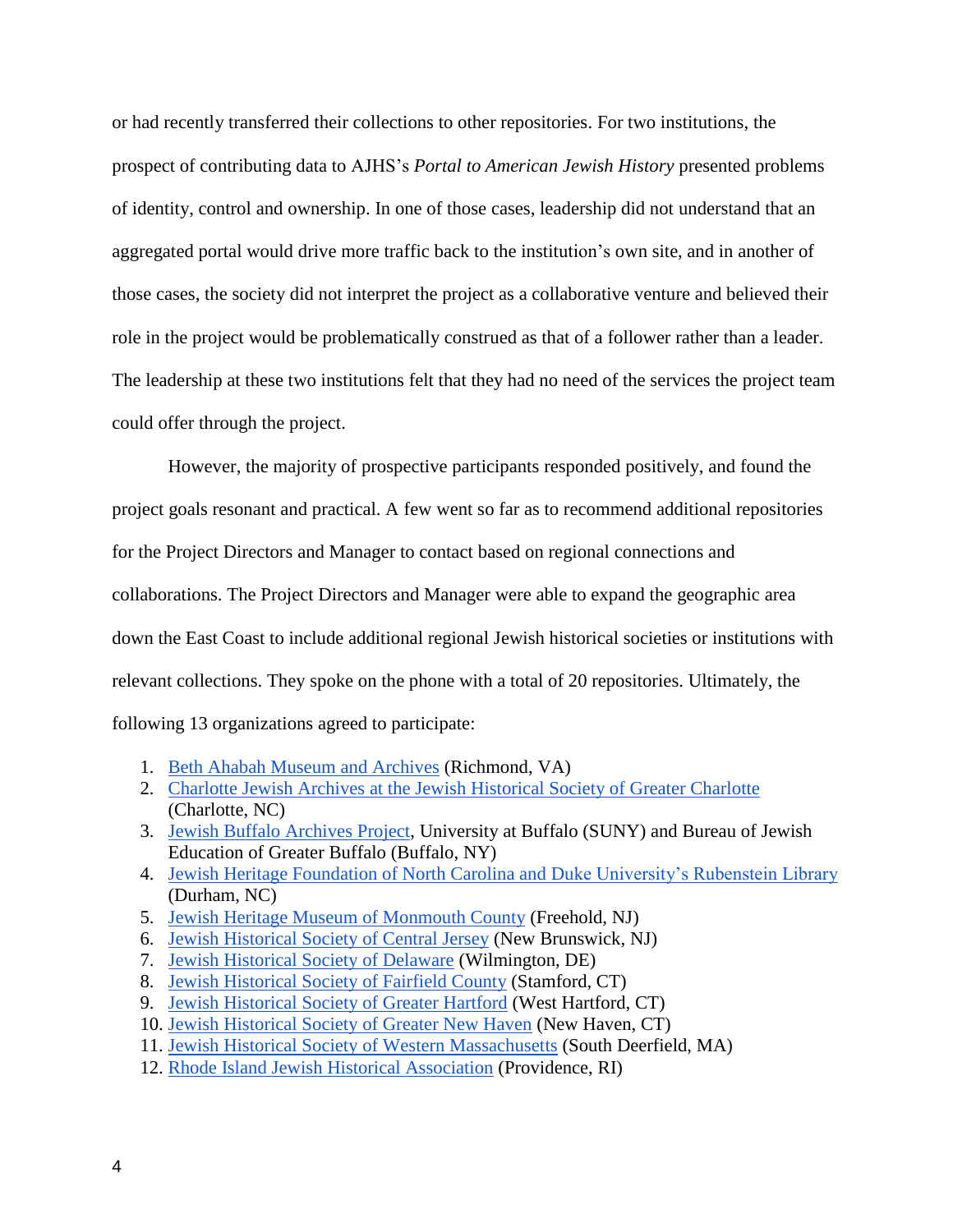## 13. [University of North Carolina Chapel Hill, Southern Historical Collection \(](http://library.unc.edu/wilson/shc/)Chapel Hill, NC)

The Jewish Buffalo Archives Project served solely as a data collaborator. (The organization was in the middle of a move and preferred to forgo the site visit component of phase one.) One factor of success for the project was the fact that the final list of participants represented an even more diverse spectrum of institutions and collections than originally envisioned. The participant list included everything from small, volunteer-run institutions to large collections affiliated with universities.



## *Figure 1: [Map of Project Participants](https://www.google.com/maps/d/viewer?mid=zqkKKKRy-Cyg.k82RqmJ-LXv8)*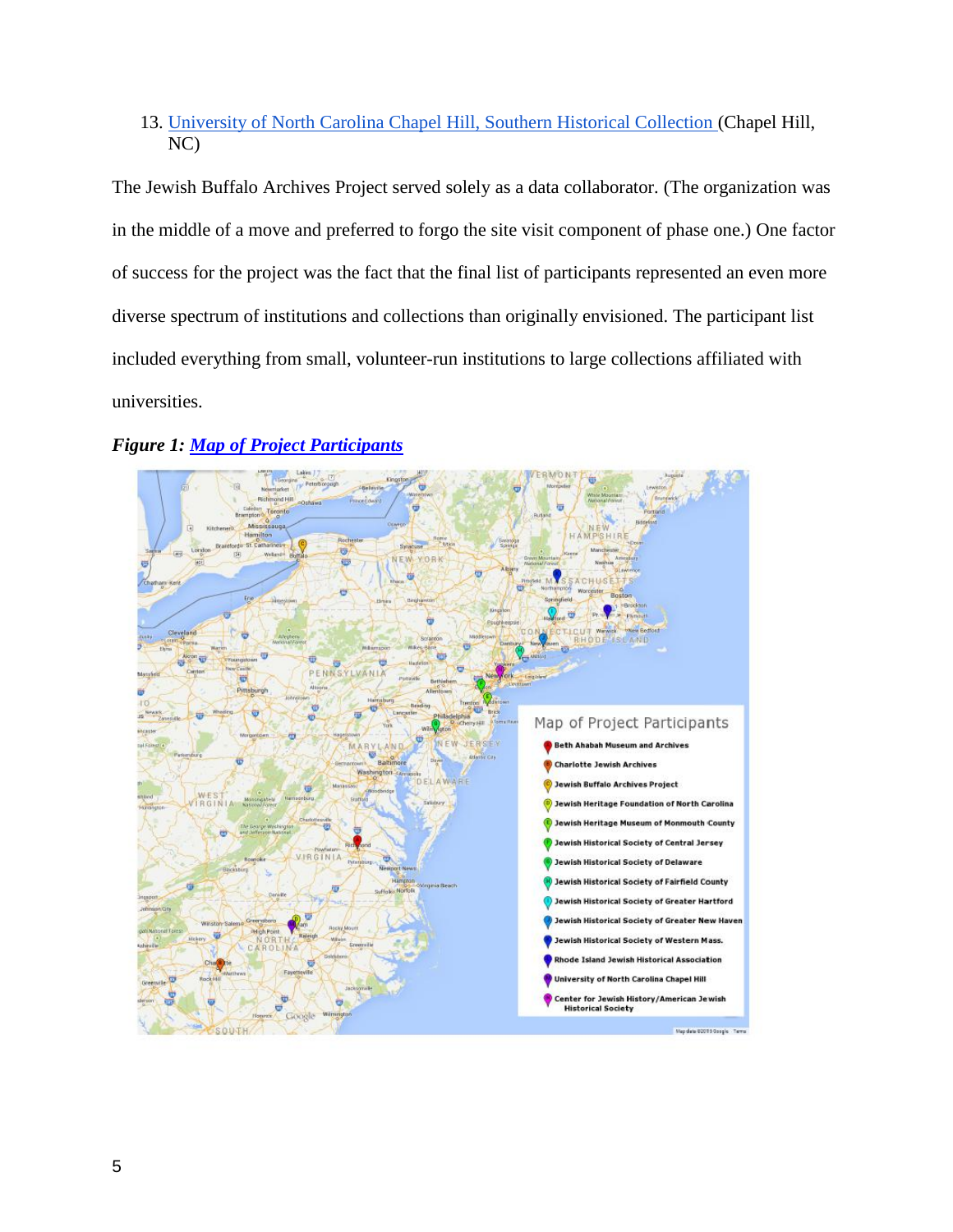After confirming the list of project participants, the Center assigned two Project Archivists to conduct site visits to 12 institutions (one archivist per visit). During the site visits, which averaged about 2-3 hours in length, archivists recorded information about the history, collections, projects and priorities of each institution. Following the visits, archivists compiled a 2-3 page site visit report on each repository. Summaries of the individual reports can be found at the [project webpage.](http://www.jewsinamerica.org/content/site-visit-report-summaries)

The two archivists who conducted on-site surveys of the 12 repositories found a number of trends among the project participants. Although the institutions visited during phase one are highly diverse, from lone arrangers to university archives, all reported a desire to raise their public profile and increase user traffic and the public's awareness of their holdings, as well as to engage in more outreach and programming activities. Users of these institutions are often interested in doing genealogical research or are faculty and students from local universities, local authors and historians, or staff from Jewish organizations. A number of the repositories are Jewish historical societies housed in spaces that they share, whether with other Jewish organizations such as local Jewish Federations or Jewish Community Centers or with larger historical societies, university libraries special collections, or adjacent synagogues and museums. They often benefit from this physical proximity due to shared resources, visitors and occasionally access to staff and volunteers. Many of the repositories have small staffs who work part-time and have numerous responsibilities beyond working with collections. Several rely on volunteers and interns who may not have access to formal archival training. At the smaller repositories, both staff and volunteers would benefit from training in current archival methods, standards and practices.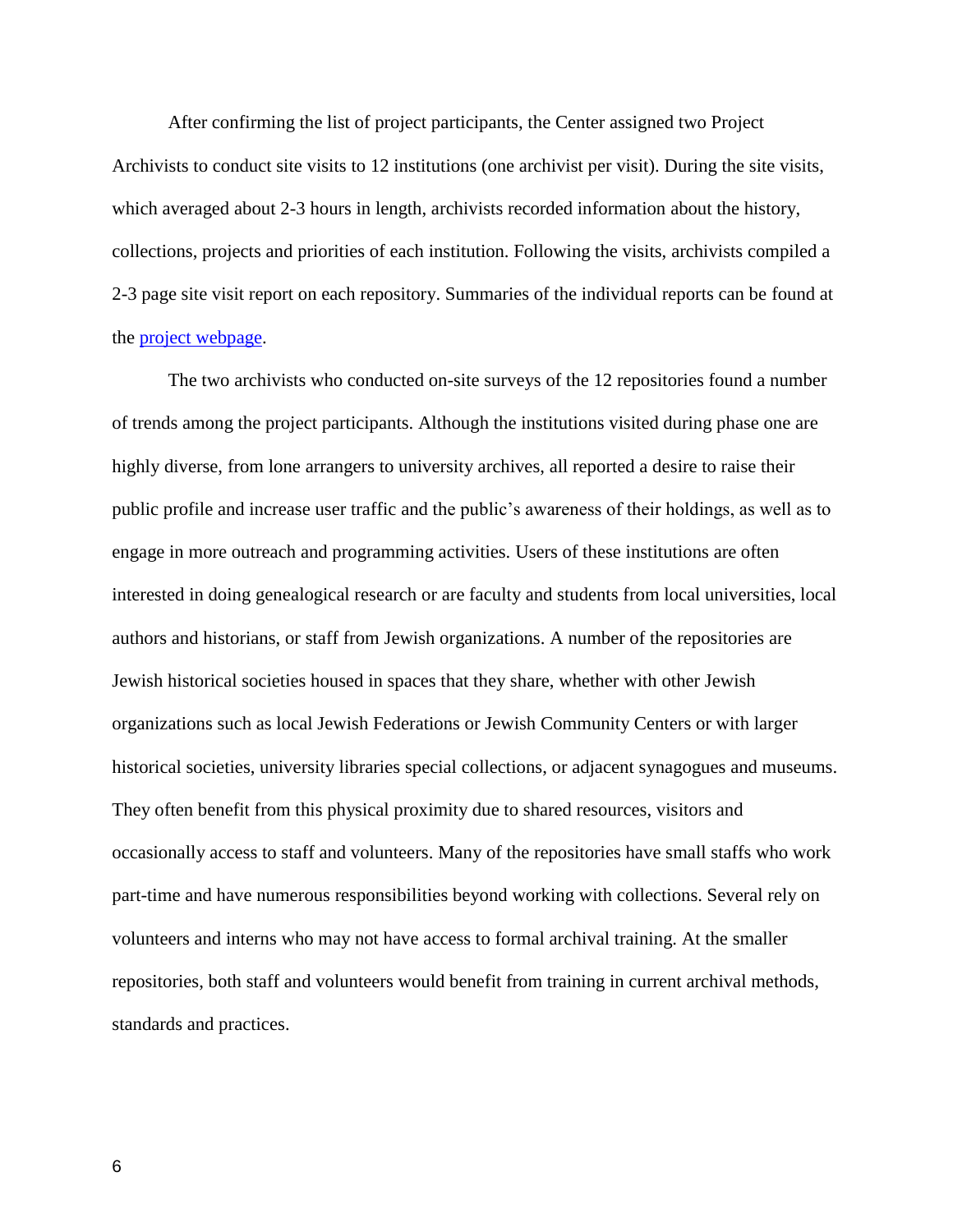In terms of holdings, the smallest repository has eight linear feet, and the largest has around 1,000 linear feet. Many are in the 300-500 linear feet range. Dates range from the 1700s to the present, with a majority from the 19th-20th centuries, often corresponding to the dates of mass Jewish immigration to the country. The collections are in a variety of languages, mostly English, Hebrew, Yiddish, and some German, but there are also materials in other languages, such as Russian and Polish. There is a range in staff ability to work with these languages.

Many of the repositories' collecting policies focus on local Jewish history. Along with genealogical materials, the surveyed repositories collect manuscripts, personal papers, Jewish institutional records, farm records, account books and financial records, ledgers, photographs, books, cemetery records, rabbis' sermons, synagogue records, graphic materials, historic ketubahs, artifacts, correspondence, brochures and programs, albums and scrapbooks, oral and video histories, microfilm, audio and video cassettes, DVDs, electronic records, meeting minutes, memoirs and diaries, slides, historic newspapers, yearbooks, city directories and phone books, family trees, obituaries, maps, and drawings. Oral and video histories are particularly well-represented, although few of them have associated transcripts.

The institutions have a range of intellectual control over their collections. Several of the institutions have mainly inventories that list the contents of folders and boxes but lack the other elements of a formal finding aid, while others have accession records but no contents lists. Photographs account for a great deal of research requests and tend to be better described. Other than those working in the largest of participating institutions, the staff of the repositories mentioned an interest in receiving help with processing their archival backlogs and creating online finding aids. Several repositories have organizational systems that were set up by previous staff, many of whom were not archivists, and are using these systems even though they may not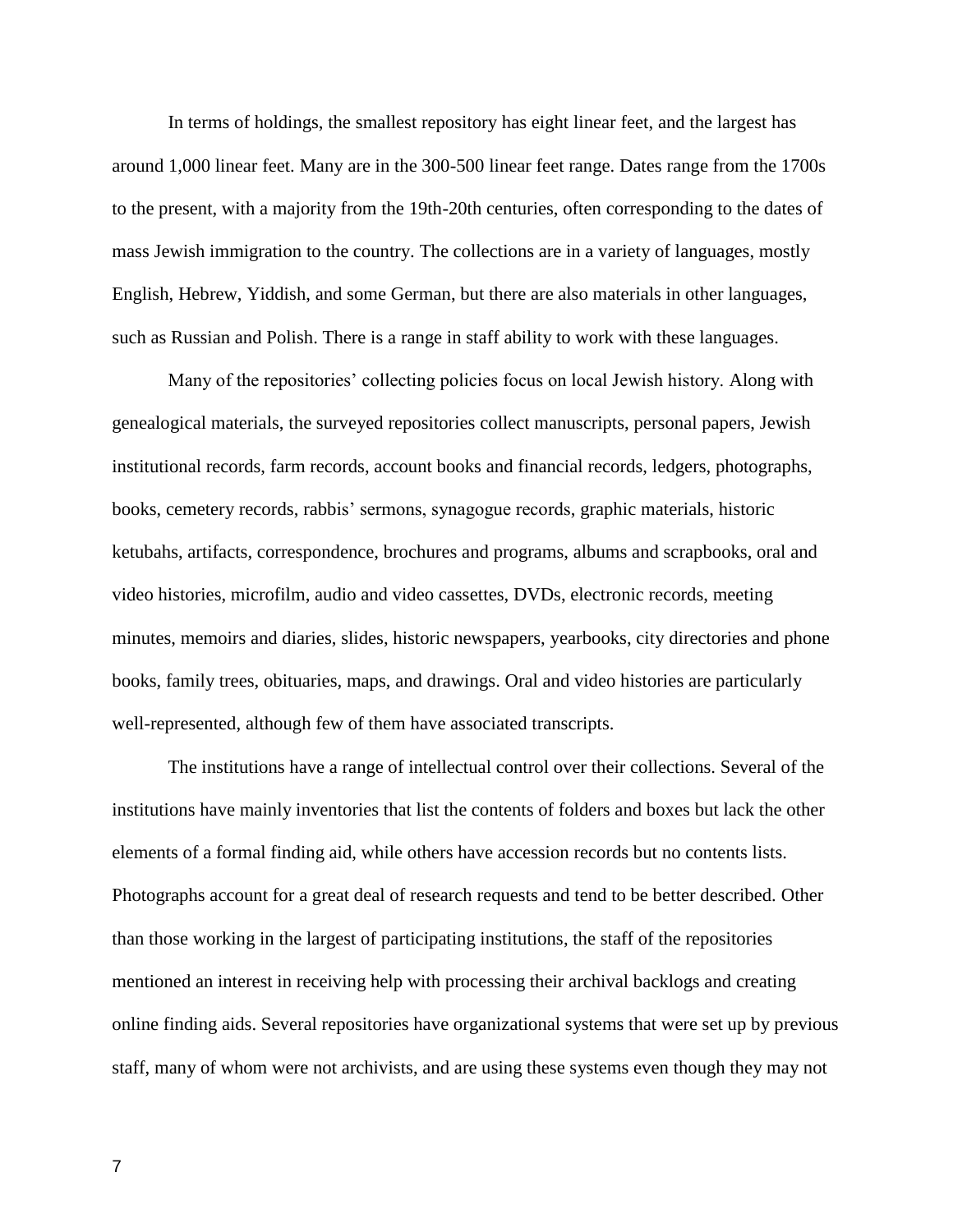prefer or even fully understand them. Among the processed materials, some are arranged alphabetically by subject and use local terms, some are arranged in collections and some are just arranged in alphabetical folders. Among most of the repositories, a certain amount of the collection information resides with the staff and can be hard to access from outside the institution. Many finding aids and inventories only exist on paper or on a local computer as a Word or Excel document or PDF, and should be encoded in EAD to provide online access and searchability. Several small to midsize institutions have either summaries or inventory lists online, though the data is not structured or easily searchable. While the large academic institutions have their data online and in a searchable format, the records do not consistently have access points that indicate that the material is related to the American Jewish experience.

Several repositories requested guidance on developing and improving their collecting and accession policies and increasing their collecting activities, as well as help with determining what to keep of their own institutional records. There was also interest in questions of how to do outreach for accessioning Jewish collections and how to better capitalize on what they already have, and a specific need for assistance with grant writing. Some repositories expressed a wish for some guidance on how to best conduct oral histories and how to make them more available to users through online hosting. There were a myriad of questions regarding general archival practice, technology trends, digitization and born-digital materials, and audiovisual materials. A few repositories mentioned needing access to a conservator for consultations or for actual conservation work on their materials. The Jewish historical societies in particular are also interested in increasing their membership, particularly among younger members, and hope that increased access to their archival collections will aid them in this endeavor.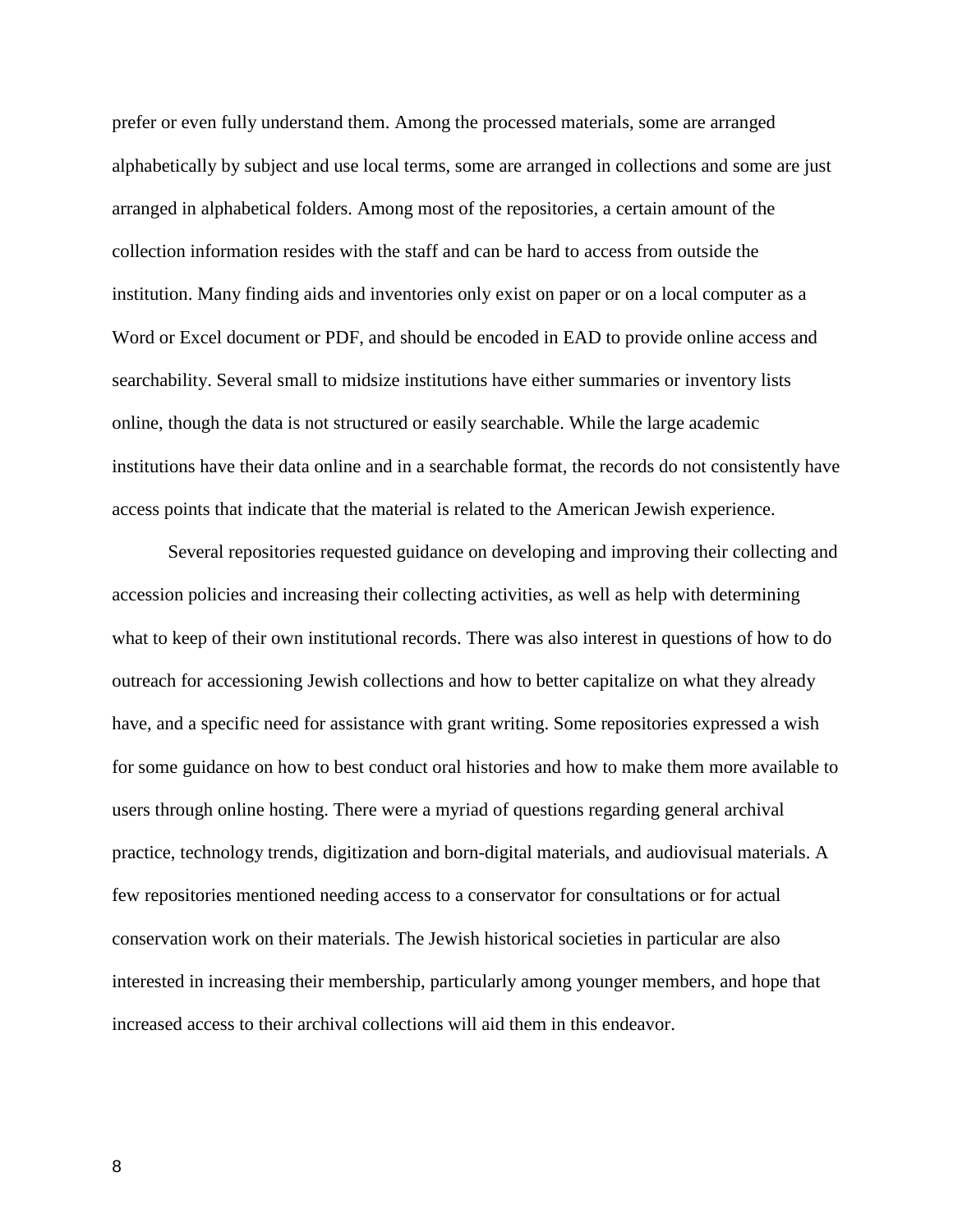Overall, the site visits completed in phase one established strong relationships between the Center, American Jewish Historical Society and the project participants. Visits allowed for in-depth dialogue and created space for informal exchange of knowledge and questions. Face-toface sessions led to new and unexpected lines of inquiry and discoveries that would have not happened as easily over the phone or email. The site visits were an integral component of the project, allowing all project participants to consider how they might collaborate on collection management needs and access issues.



*Figure 2: [Jewish Heritage Museum of Monmouth County](http://jhmomc.org/site/) (photo credit: Sarah Ponichtera)*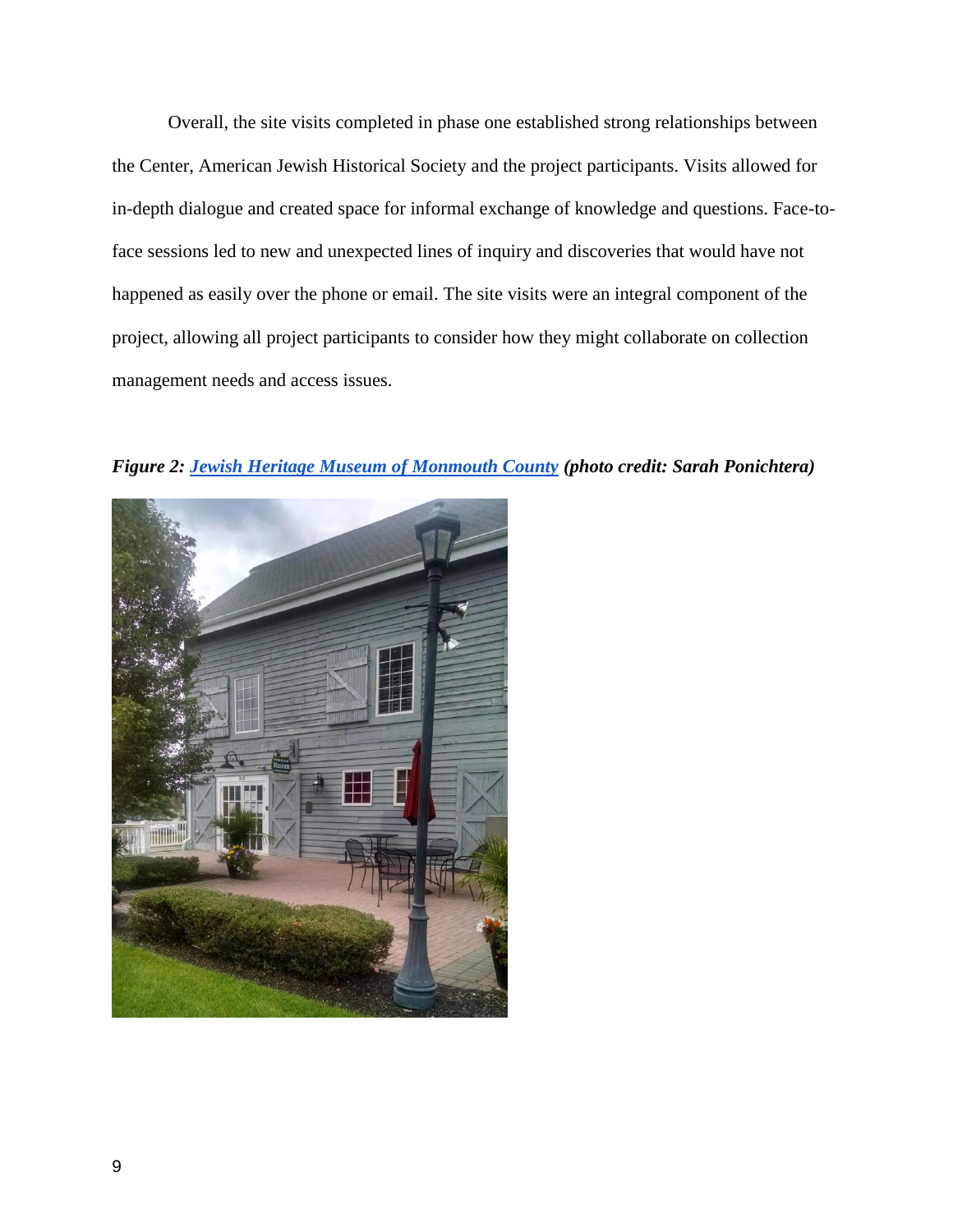After establishing collaborative relationships, the initiative's next step towards increasing access to American Jewish collections was the ingestion of collection-level records into AJHS's *[Portal to American Jewish History](http://www.jewsinamerica.org/)*. AJHS's Portal is a metadata aggregator that enables researchers to perform complex searches across American Jewish archival collections currently residing at over ten geographically dispersed repositories. It is currently set up on a Drupal-Collective Access platform. Drupal is an open source website content management system (CMS) and CollectiveAccess is an open source collection information management system (or metadata database). Using a Drupal plug-in, CollectiveAccess feeds information into Drupal, allowing users to search the database seamlessly throughout the site.

In 2013, Whirl-i-gig, the independent contracting firm that created CollectiveAccess, set up AJHS's system on an Amazon cloud server. Since then AJHS has been maintaining the site and continuing to import data from new repositories. In the past few months, AJHS has moved the system to an in-house Center for Jewish History server to improve control over the site, reduce costs and leverage the resources of the Center. The use of Drupal and CollectiveAccess gives AJHS the opportunity for extensive future growth. Drupal can be modified and extended with many freely available plug-ins; it can be extensively modified to present results with faceted browsing and with thumbnails of images. CollectiveAccess is a robust platform that lets AJHS create new fields as needed, handle authority records, and manage subjects and genres terms for website browsing facets.

As part of phase one of the *Expanding Access to American Jewish Archival Collections* project, the Data Implementation Specialists ingested 104 collection-level records into the Portal. The records originated from three project participants: the Jewish Historical Society of Fairfield County (Stamford, CT); the Jewish Buffalo Archives Project, University at Buffalo (SUNY) and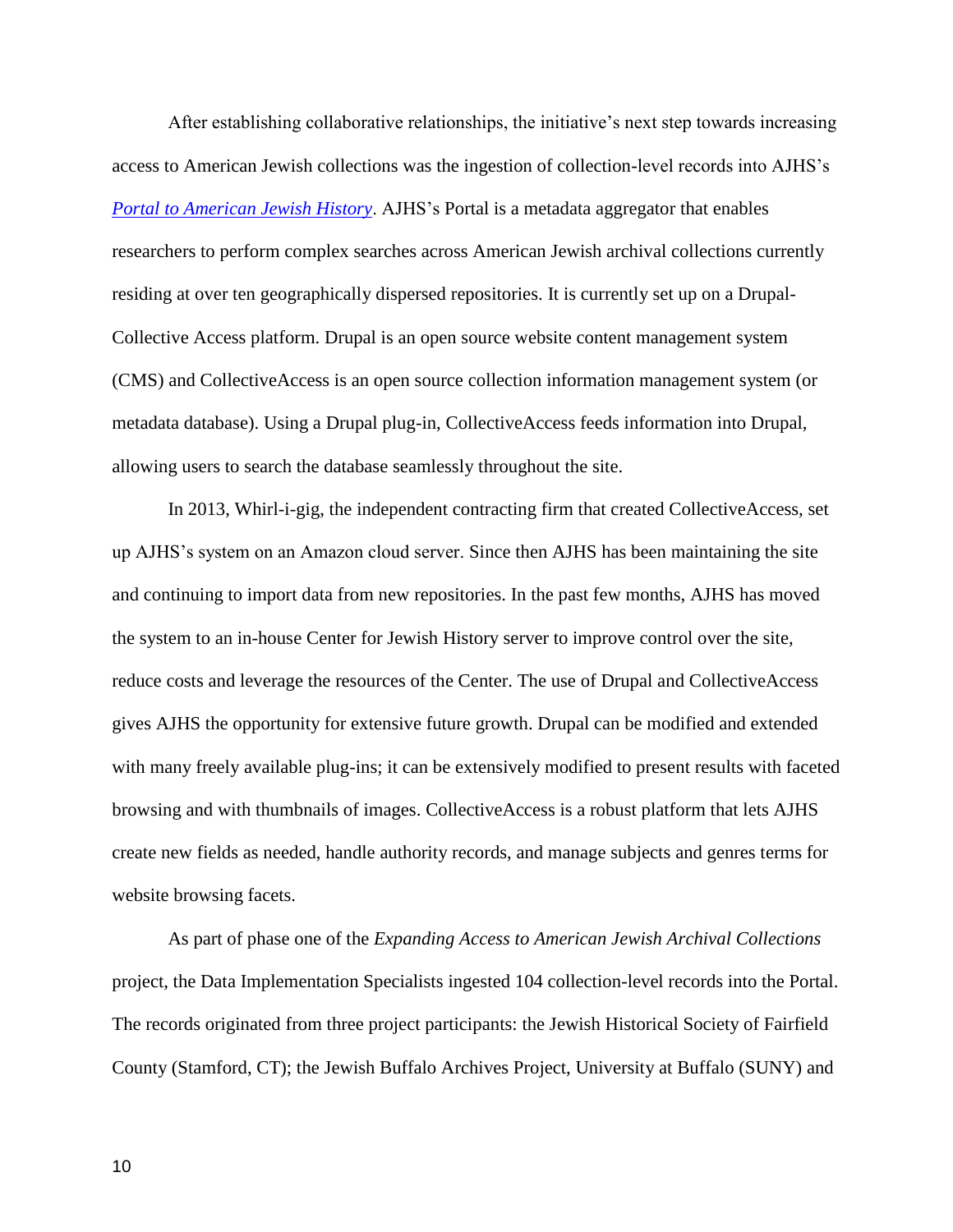Bureau of Jewish Education of Greater Buffalo (Buffalo, NY); and the Jewish Historical Society of Greater Hartford (West Hartford, CT). Different approaches were used to prepare each set of data for ingest. For their metadata, all three repositories signed Creative Commons licensing agreements with the Center and AJHS, with an eye towards easing future data sharing, especially with the Digital Public Library of America.

Acquiring the Jewish Buffalo Archives Project data was straightforward, and, excitingly, outlines a process by which one can obtain data from any HTML finding aid(s) published from a digital asset management system in a scalable and automated way. Buffalo provided a list of formulaic links to HTML finding aids and the HTML produced by Buffalo's DAM, XTF, is regular and well structured. Therefore, staff could easily scrape all the HTML and extract the needed data via xQuery. Each collection has a MARC record in the University of Buffalo system, and most have HTML finding aids that are linked from the MARC record. Buffalo provided AJHS and the Center a list of collections with records numbers. From Cygwin Unix command-line shell, the Center archivist used the a single "curl" command to scrape all the HTML finding aids into one file. The list of IDs was taken from the spreadsheet provided by Buffalo. The "curl" command allowed staff to use one link, with variable IDs, to scrape the URLs for each finding aid. The command wrote the HTML it found at each URL into one large file.

The resulting document was opened in oXygen XML Editor, doctype declarations were removed, and an XML root element and xml declaration added. The resulting valid XML file was imported into the XML database software BaseX, and after some study of the HTML, an xQuery script was written to extract the metadata fields required by the Portal's Collective

11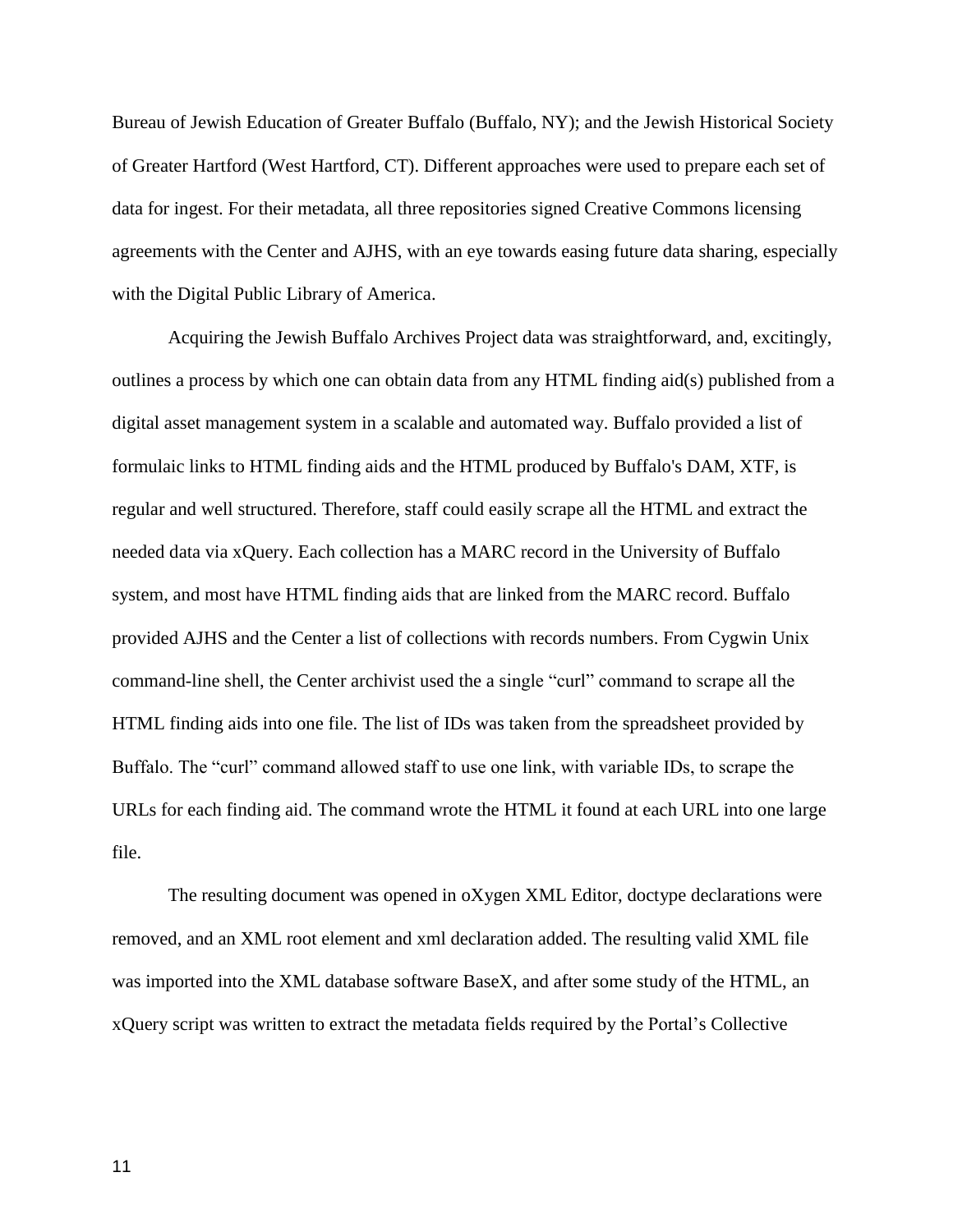Access software and those used for public display. This process produced CSV data that could be

imported using Excel. For the exact script used, see the [project webpage.](http://jewsinamerica.org/content/data-transfer-strategies)

*Figure 3: Record in the Portal to American Jewish History*



The Jewish Historical Society of Greater Hartford provided EAD files by email. The EAD files were exported from Archivists' Toolkit, and were thus uniform in terms of tag and data placement. The Center Data Implementation Specialist analyzed the EAD files, imported them into the XML database software BaseX, and ran an xQuery script to extract metadata fields for the Portal's Collective Access software. For the exact script used, see the [project webpage.](http://jewsinamerica.org/content/data-transfer-strategies)

The Jewish Historical Society of Fairfield County provided AJHS and the Center with very rich container list information in an Excel format, exported from the description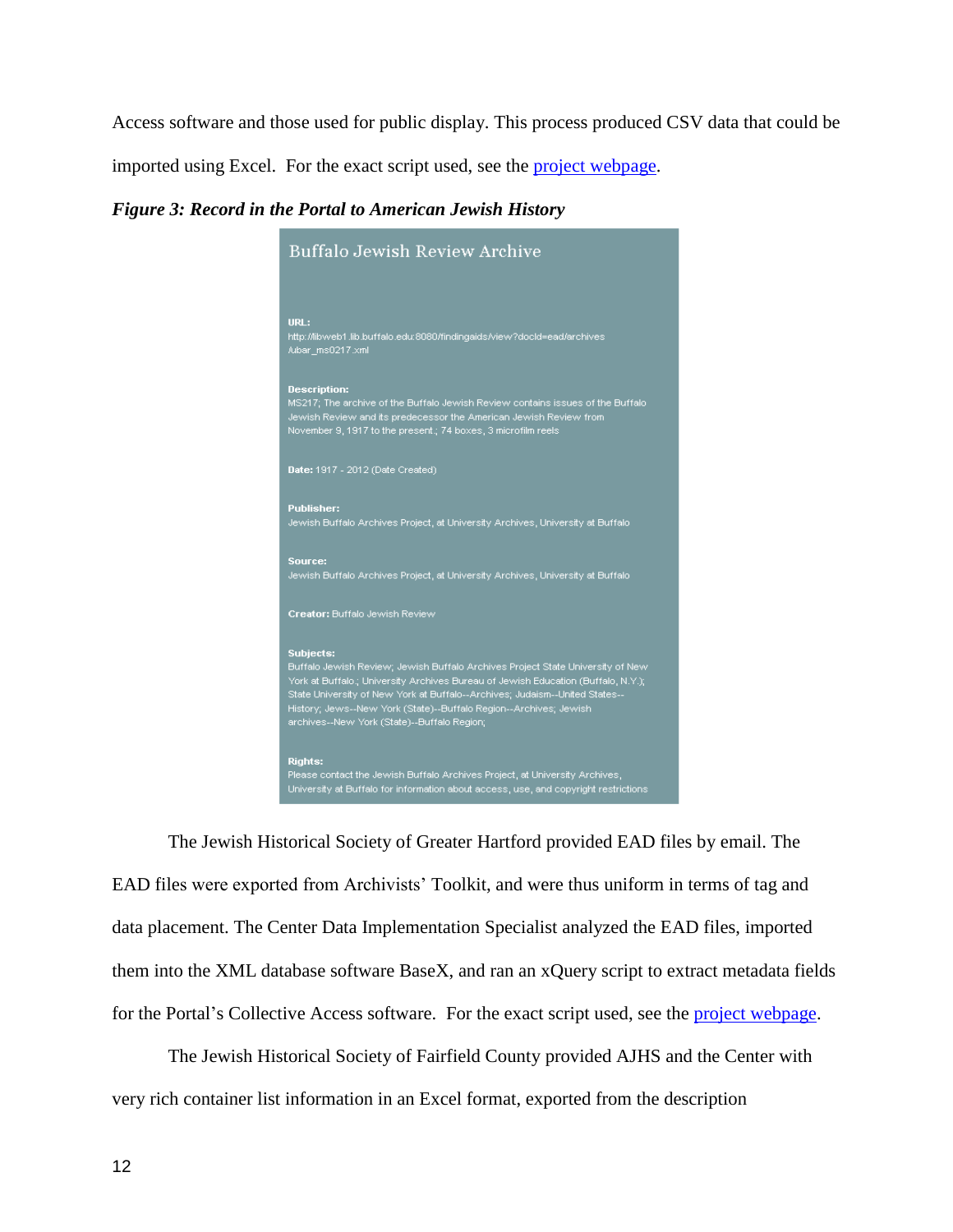management software PastPerfect. The records were not organized at the collection level, but included title information that indicated the provenance of a particular container. For example, a sample container-level row contained this information:

| Temple Sinai of Stamford, CT Bulletins from 2000-2001 | <b>Temple Sinai Bulletins</b> | <b>Bulletins</b> | - 478 |
|-------------------------------------------------------|-------------------------------|------------------|-------|
|-------------------------------------------------------|-------------------------------|------------------|-------|

The Center and AJHS Data Implementation Specialists suggested manually creating collectionlevel records, and the Society agreed. The final collection-level record, which was imported into the Portal, looked like this (record slightly abbreviated):

| Materials on Temple Sinai of<br>Stamford, CT. Includes monthly<br>bulletins from 1959-1960,<br>1978-2014 (with gaps and<br>missing issues). Also includes<br>booklets, annual meeting reports,<br>various historical documents. | <b>Temple Sinai</b><br>archival and<br>bulletin<br>collection | Temple<br>Sinai | 1954-2012 | JHSFC 473-524 | 473-524.<br>516b |
|---------------------------------------------------------------------------------------------------------------------------------------------------------------------------------------------------------------------------------|---------------------------------------------------------------|-----------------|-----------|---------------|------------------|
|---------------------------------------------------------------------------------------------------------------------------------------------------------------------------------------------------------------------------------|---------------------------------------------------------------|-----------------|-----------|---------------|------------------|

This manual process was time-consuming, but the resulting records were contextually

appropriate for the Portal.

Encouraged by phase one of the project, the Center and AJHS have established ambitious

goals for continuing with the *Expanding Access to American Jewish Archival Collections*

project. Future goals for the project include:

- Becoming a Digital Public Library of America (DPLA) Judaica content hub
- Migrating additional collection-level records into the AJHS Portal
- Encoding legacy finding aids and inventories
- Processing selected participant collections or training staff to process collections
- Hosting already digitized materials online in the Center's DAM, providing both access and long-term preservation